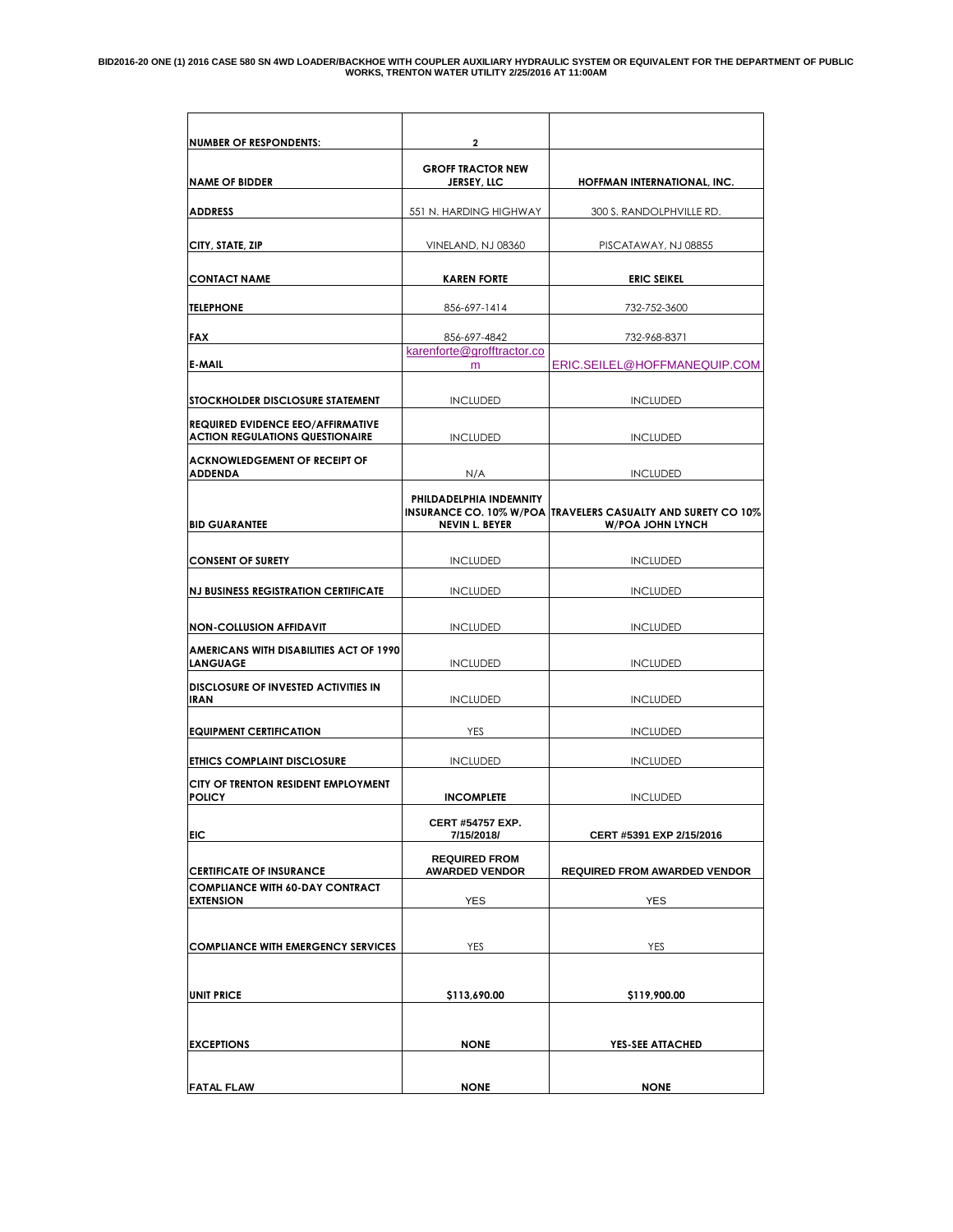

#### 300 So. Randolphville Road Piscataway, New Jersey 08855 732-752-3600 Phone 732-968-8371 Fax

# **Current Model Year 2016 Case 580SN 4WD Loader-Backhoe** w/Quick Coupler & Auxiliary Hydraulic System or Approved Equal **BID2016-20 EXCEPTIONS**

#### **Specifications:**

One 2016 JCB 3CX14 Super 4WD, 2WS Loader/Backhoe w/Quick Coupler & Auxiliary Hydraulic System.

Hoffman's nearest full service facility is 31 miles away from the Trenton City Public Works yard.

JCB has a factory in Savannah, Georgia that builds military grade backhoes for the Armed Forces. The unit quoted in this bid is built in the UK.

### A. Engine:

2. 269 cu. In. producing 86 net horsepower @ 1200rpm

9. Unit by design, does not warrant nor have, remote jumper terminals. Battery is immediately accessible by lifting hood.

17. A single cold start 1000 CCA battery is provided. This lowers your operation/maintenance cost in purchasing only 1 battery for replacement.

18. One (1) 30 amp power plug is provided

#### C. Powertrain-Four Wheel Drive (4WD)

3. Rear locking differentials are not available or necessary to obtain maximum traction with the design of a JCB backhoe. The machine is designed to automatically redistribute weight as necessary to maintain a maximum level of traction.

#### **E.** Loader

3. Maximum turning diameter, brakes on is 22'8"

#### F. Backhoe-Extend-a-Hoe

7. Our inner stick extends, not the outer section, thus exposing the stick to less dirt & debris as it's eliminated as the stick is retracted. This also means that service to this unit is done in the field in just a few hours, not by taking it to your nearest Case dealer for a 2 day repair.

- 10. By design, a 750lb counterweight is all that is necessary to allow for safe operation of extendahoe.
- 16. Digging force, bucket cylinder 13,730 pounds force
- 17. Digging force, dipper cylinder 8,605 pounds force
- 18. Truck loading height of 11 feet 7 inches allowing for maximum safety in transport
- 19. Maximum stabilizer spread in transport position of 7 feet 8 inches with standard pads.